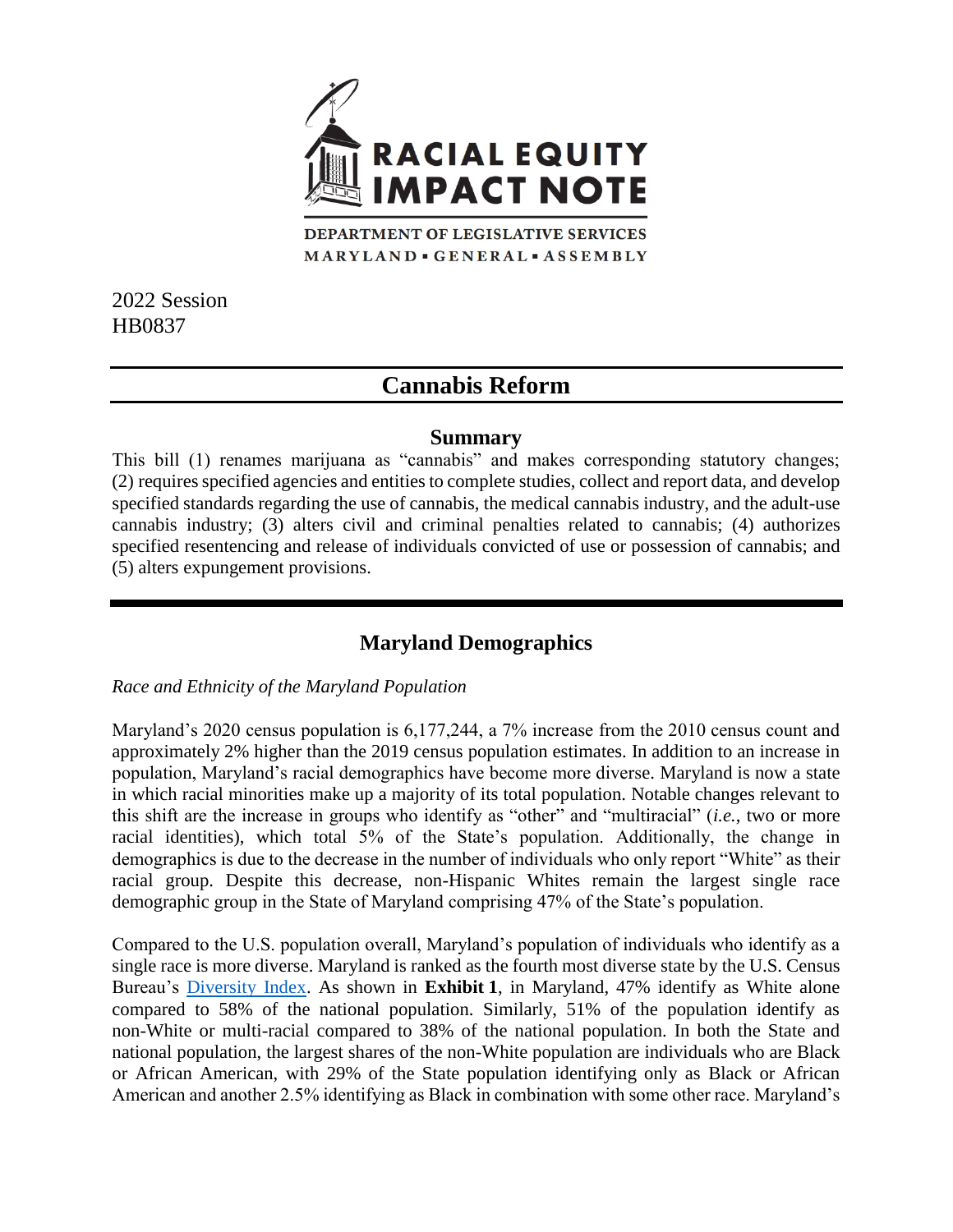Asian population is 7%, which is slightly higher than the Asian share of the national population of 6%. The State's overall population by ethnicity, however, is slightly less diverse than the U.S. population; 12% of the State's population identified as Hispanic or Latino compared to 19% of the U.S. population.



Source: U.S. Census Bureau, 2020 Census Redistricting Data (Public Law 94-171), Table ID P2, HISPANIC OR LATINO, AND NOT HISPANIC OR LATINO BY RACE.

## **Racial Equity Impact Statement**

Specified provisions in this bill are subject to the enactment of House Bill 1 and ratification of its proposed constitutional amendment that, if approved by the voters at the November 2022 general election, authorizes an individual at least age 21 to use or possess without penalty up to 1.5 ounces of cannabis in the State beginning July 1, 2023.

Generally, the bill legalizes possession of marijuana/cannabis by adults up to a specified amount and lowers the penalties for possession of larger quantities up to a specified amount. Under current law, possession of less than 10 grams (or 0.35 ounces) of marijuana is a civil offense, punishable by a fine of up to \$100 for a first offense and \$250 for a second offense. The maximum fine for a third or subsequent offense is \$500. The bill would allow for adult possession of up to 1.5 ounces or just over 42 grams without penalty. Under current law, possession of any amount greater than 10 grams or 0.35 ounces is a criminal offense punishable by imprisonment for up to six months and/or a fine of up to \$1,000. In contrast, the bill would make possession of more than 1.5 ounces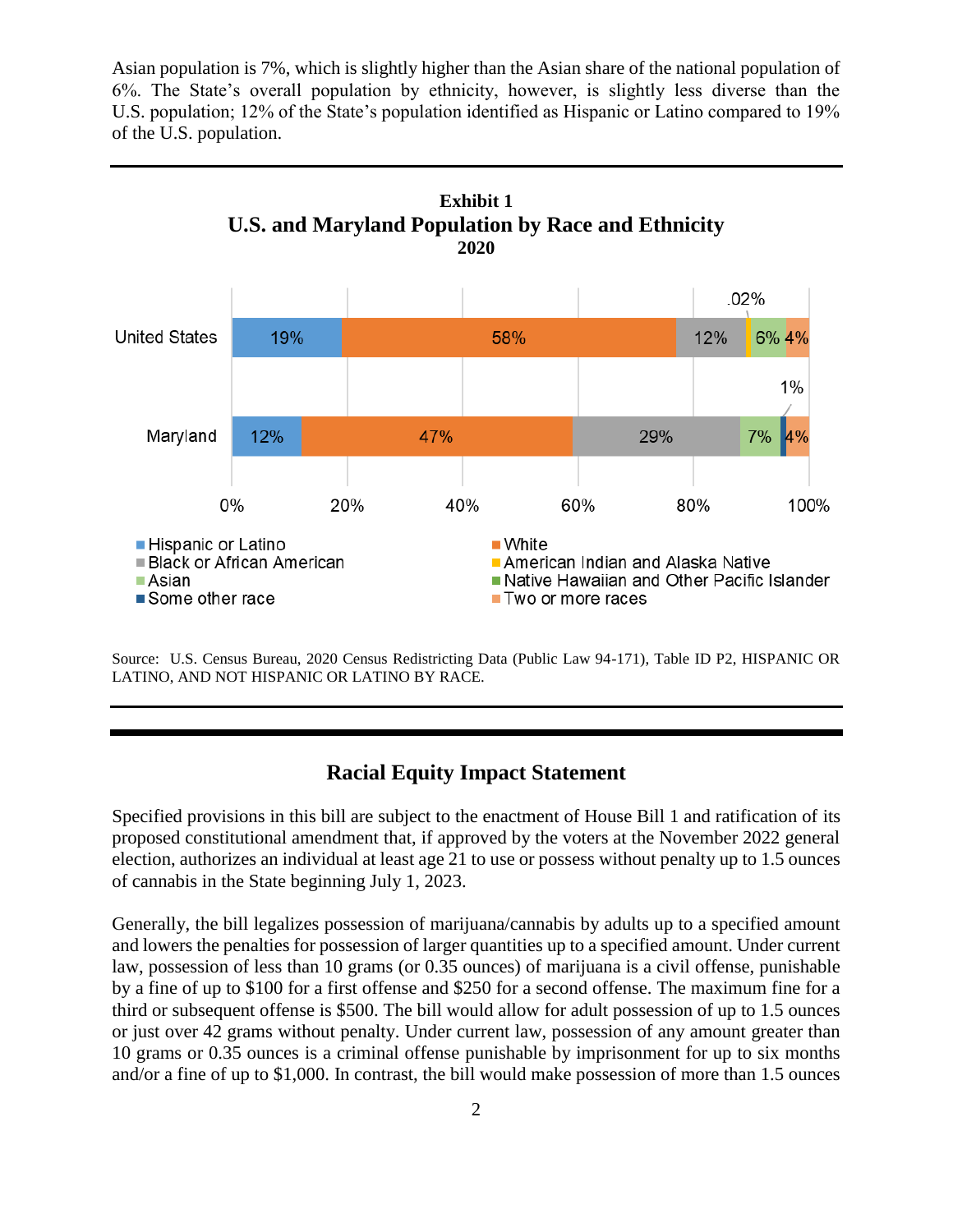(42 grams) and up to 2.5 ounces (70 grams) a civil offense subject to a maximum fine of \$250. Possession of more than 2.5 ounces would remain a criminal misdemeanor punishable by a maximum \$1,000 fine and/or 6 months in prison.

The provisions in the bill reducing penalties for marijuana/cannabis possession will significantly decrease marijuana possession charges and arrests that have disproportionately impacted Black communities in the State. The bill would also allow resentencing, release, and expungement for certain individuals who have previously been incarcerated for marijuana possession. While this will also have a significant impact on those individuals, sufficient data is not available to assess the specific racial impacts of these provisions.

As seen below, individuals who are 18 years old and older use marijuana at approximately the same rate across most racial demographic groups. However, African Americans are more likely to be charged, arrested, or incarcerated in disproportionate numbers for marijuana possession compared to all other racial groups.

### **Marijuana Usage**

The most recent comprehensive data available on marijuana usage is an annual survey conducted by the Substance Abuse and Mental Health Services Administration. **Exhibit 2** displays the results of the 2019 survey and shows that at the national level, White individuals are more likely to use marijuana during their lifetime than individuals of any other race, excluding those who identify as two or more races.

# **Exhibit 2 Marijuana Use Nationally by Race and Ethnicity 2019**

|                                           | Age 18 and Over  |            | Age 26 and Over  |            |
|-------------------------------------------|------------------|------------|------------------|------------|
|                                           | Use in           | Lifetime   | Use in           | Lifetime   |
| <b>Race/Ethnicity</b>                     | <b>Last Year</b> | <u>Use</u> | <b>Last Year</b> | <u>Use</u> |
| <b>Hispanic or Latino</b>                 | 15%              | 37%        | 12%              | 35%        |
| White                                     | 19%              | 55%        | 16%              | 55%        |
| <b>Black or African American</b>          | 20%              | 46%        | 17%              | 46%        |
| American Indian or Alaska Native          | 20%              | 52%        | 18%              | 51%        |
| Native Hawaiian or Other Pacific Islander | 15%              | 43%        | 12%              | 44%        |
| Asian                                     | 8%               | 22%        | 6%               | 20%        |
| Two or More Races                         | 31%              | 67%        | 27%              | 69%        |
| <b>Total</b>                              | 18%              | 49%        | 15%              | 49%        |

Source: University of Baltimore Schaefer Center; Substance Abuse and Mental Health Services Administration

This survey confirms the results of a 2017 study by the National Institute on Drug Abuse that found both the Black and White populations nationally use marijuana at the same rate. Although marijuana usage is roughly equal across groups, data shows that African Americans are more likely to be charged, arrested, and/or incarcerated for marijuana possession.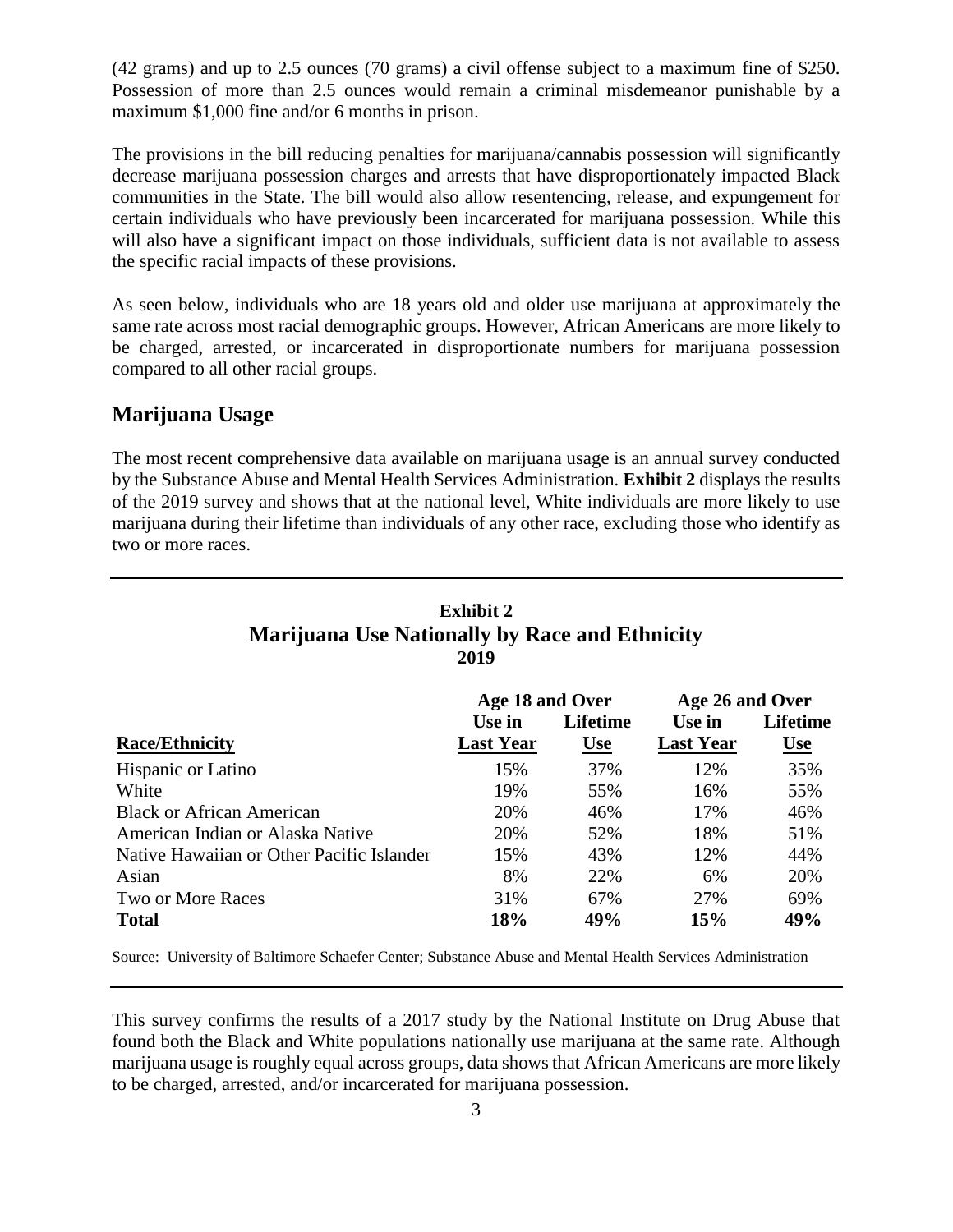# **Charges for Marijuana Possession in Maryland**

According to the Administrative Office of the Courts (AOC), there were 12,429 charges for possession of marijuana in the State in 2020. With respect to age, the vast majority (91%) of the individuals charged were 21 years of age and older. Of these charges, 2,435 (20%) represented possession of over 10 grams of marijuana. This note will discuss the disproportionality and disparities among and between racial groups exhibited by the court charging data.

# **Charges for Marijuana Possession of Less Than 10 Grams**

In 2020, 80% of marijuana possession charges were for possession of less than 10 grams of marijuana. **Exhibit 3** illustrates that 54% of the individuals charged were African American, 33% were White, and 0.5% were Asian.



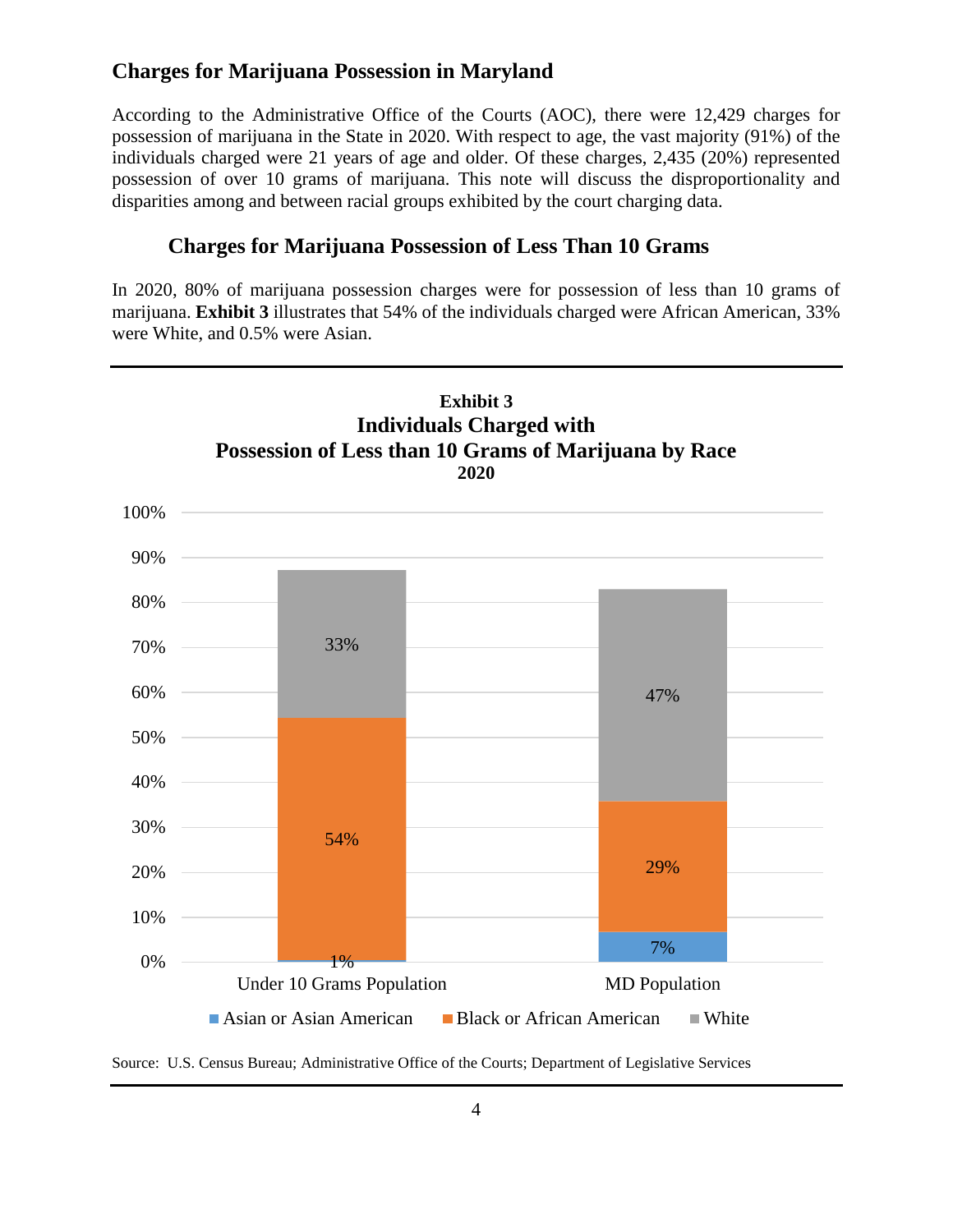#### **Disproportionality in Charge Frequency Among Racial Groups**

African Americans are more likely to be charged for marijuana possession of less than 10 grams than what would be expected given their proportion of the State's population. **Exhibit 4** illustrates any disproportionality between a racial group's proportion of the overall group of individuals charged with possession of under 10 grams and their proportion of the State population in general.



Source: Administrative Office of the Courts; Department of Legislative Services

The disproportionality ratio for African Americans is 1.85. This means that African Americans are almost twice as likely to be charged for marijuana possession of less than 10 grams than what would be expected given their proportion of the State's population. Whites and Asians have disproportionality ratios of less than 1.00, with Whites at 0.70 and Asians at 0.08. Thus, White individuals are somewhat less likely and Asian individuals significantly less likely to be charged for possession of less than 10 grams of marijuana than would be expected given their respective proportions of the State's population.

#### **Disparity in Charge Frequency Between Racial Groups**

**Exhibit 5** compares the likelihood of various racial groups being charged with possession of under 10 grams of marijuana compared to the White population.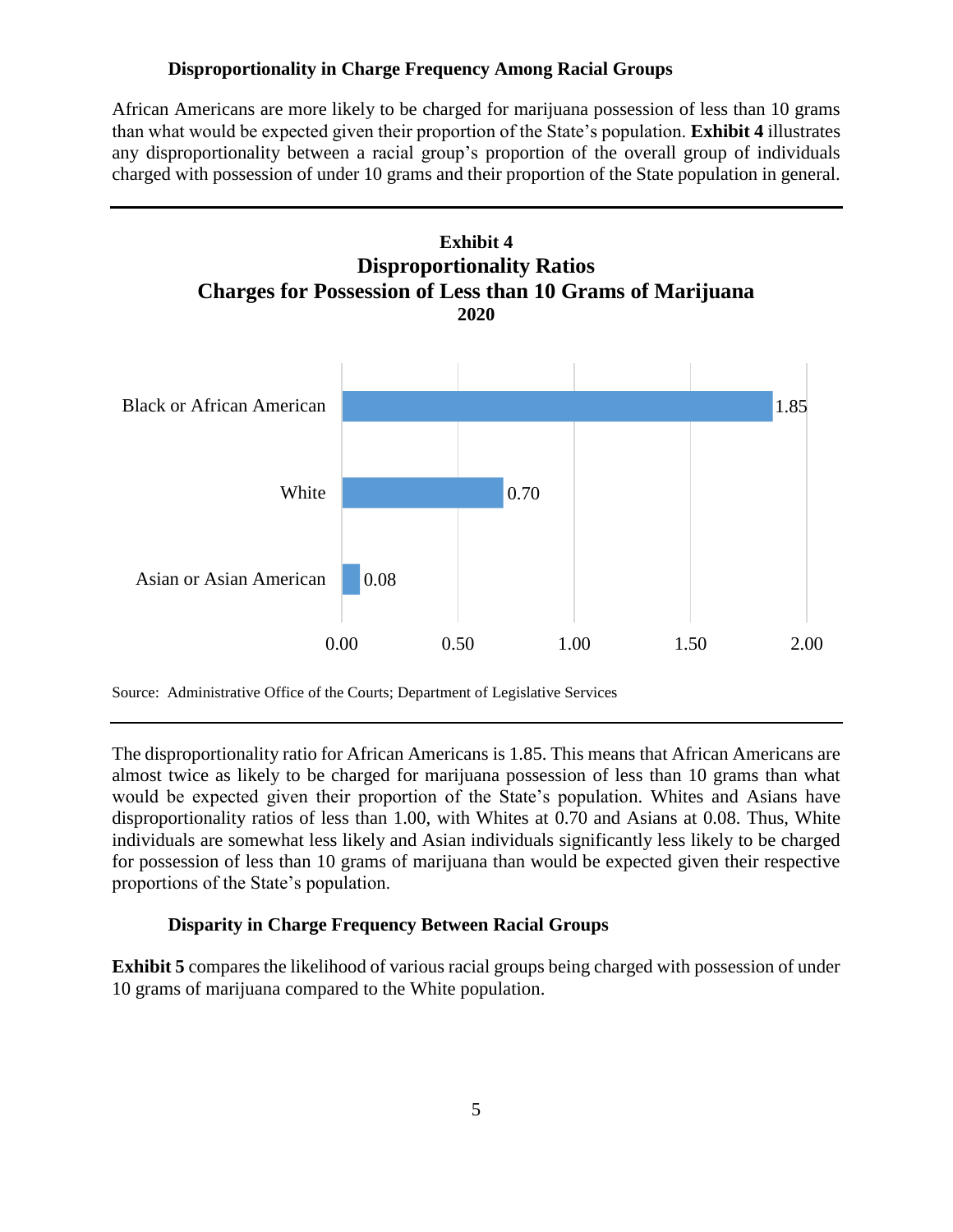# **Exhibit 5 Disparity Ratios Charges for Possession of Less than 10 Grams of Marijuana 2020**



Source: FBI Uniform Crime Report; Administrative Office of the Courts

As seen in the exhibit, African Americans have a racial disparity ratio of 2.67, which means those individuals are over two and a half times likelier to be charged with possession of less than 10 grams of marijuana as compared to Whites. With a disparity ratio of 0.11, Asians are much less likely to be charged with possession of less than 10 grams of marijuana compared to Whites.

Data were not available to analyze disproportionality and disparity ratios related to ethnicity and other racial groups.

# **Charges for Marijuana Possession of More than 10 Grams**

AOC data shows that there were approximately 2,435 charges for possession of more than 10 grams of marijuana, which is currently a criminal misdemeanor. **Exhibit 6** illustrates the percentage breakdown of these charges by race.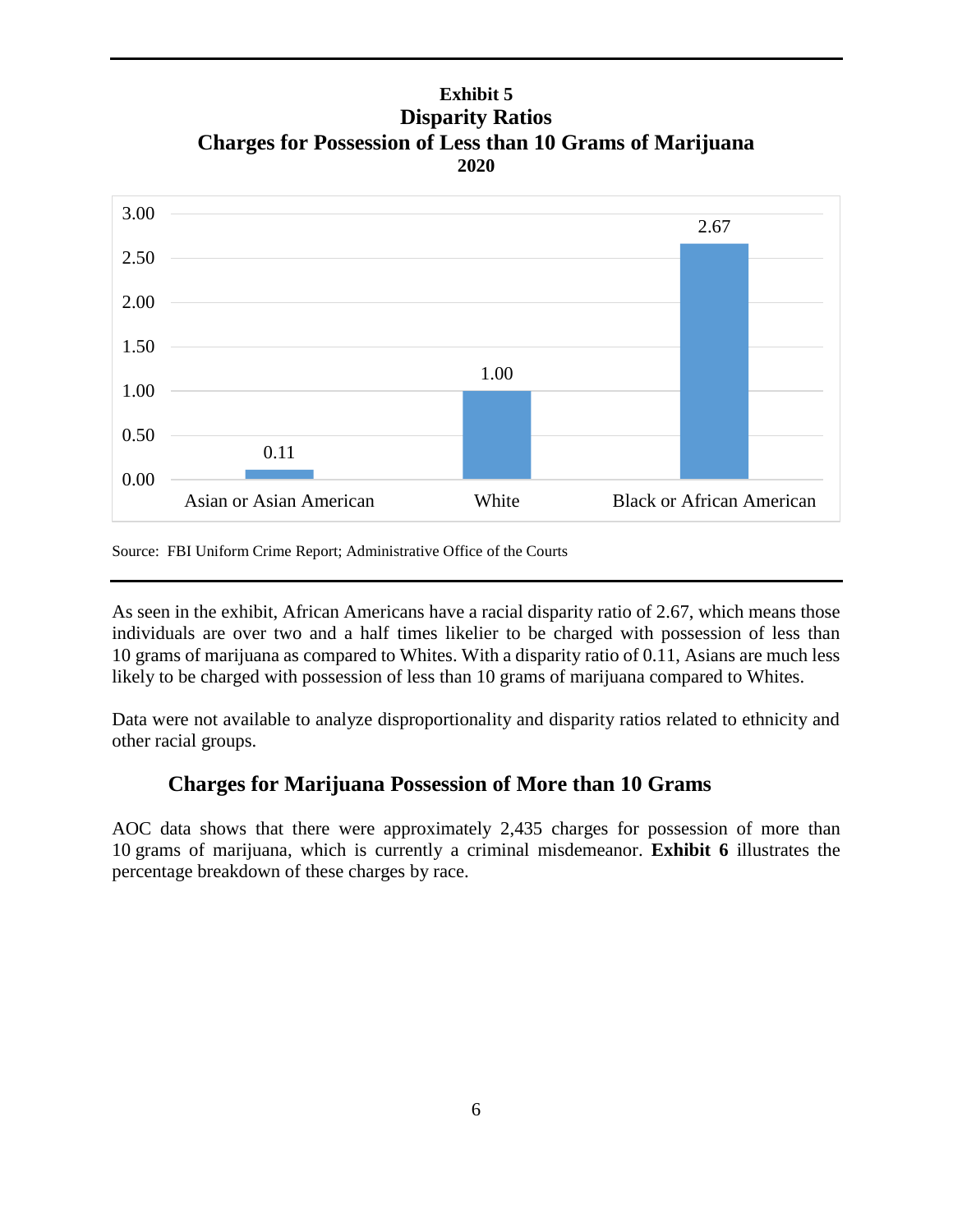

## **Exhibit 6 Individuals Charged with Possession of More than 10 Grams of Marijuana by Race 2020**

Sixty-five percent of the total charged were African American and 29% were White, while Asians comprised 1% of those charged.

### **Disproportionality in Charge Frequency Among Racial Groups**

**Exhibit 7** illustrates any disproportionality between a racial group's proportion of the overall group of individuals charged with possession of more than 10 grams of marijuana and their proportion of the general State population.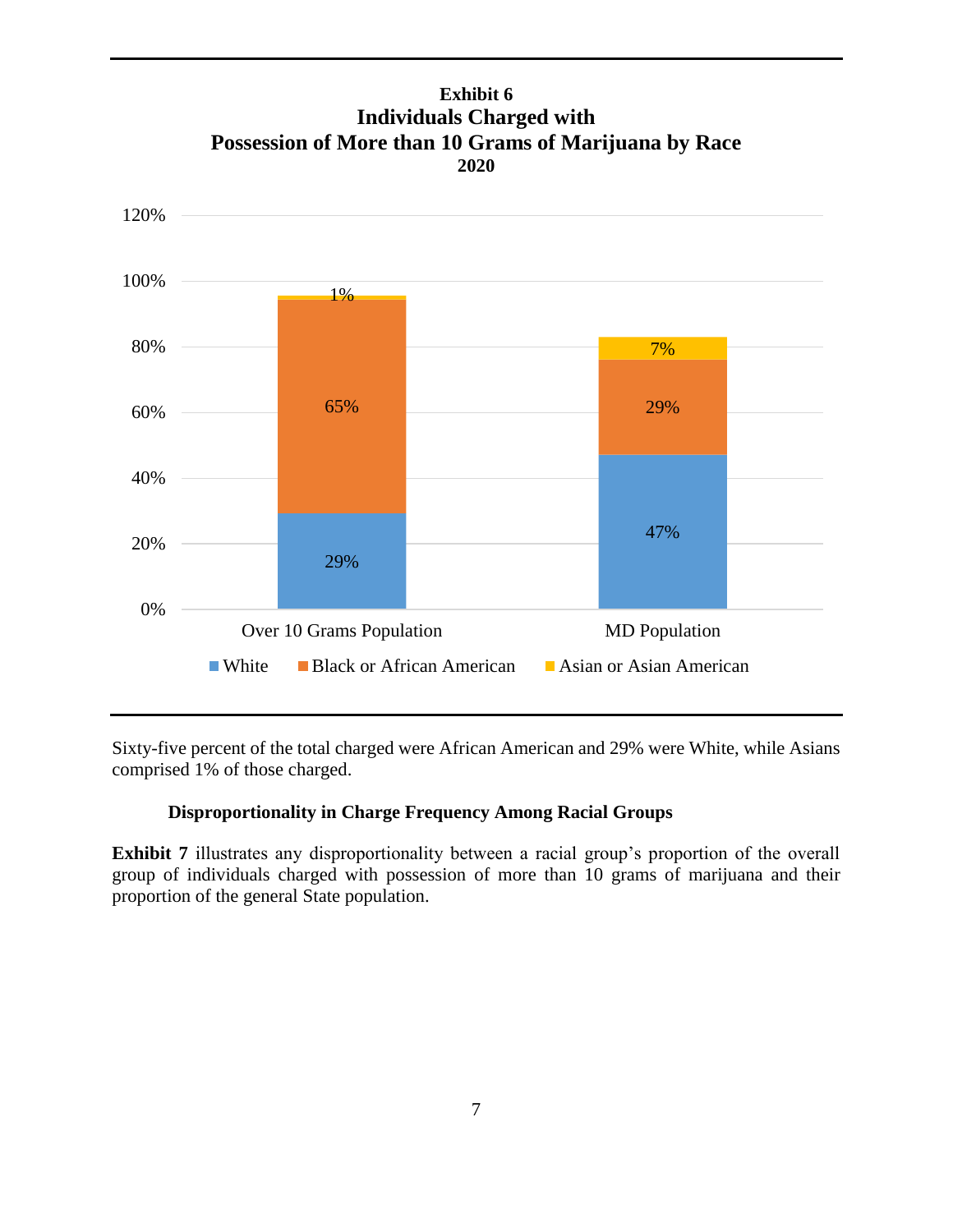**Exhibit 7 Disproportionality Ratios Charges for Possession of More than 10 Grams of Marijuana 2020**



Source: Administrative Office of the Courts; Department of Legislative Services

The disproportionality ratio for African Americans in Maryland is 2.24. This means that African Americans are over twice as likely to be charged for marijuana possession of more than 10 grams than would be expected given their proportion of the State's population. White and Asian individuals have disproportionality ratios of less than 1.00, with Whites at 0.62 and Asians at 0.18. Thus, White individuals are somewhat less likely and Asian individuals significantly less likely to be charged for possession of more than 10 grams of marijuana than what would be expected given their respective proportions of the State's population.

#### **Disparity in Charge Frequency Between Racial Groups**

**Exhibit 8** compares the likelihood of various racial groups being charged with possession of more than 10 grams of marijuana compared to the White population.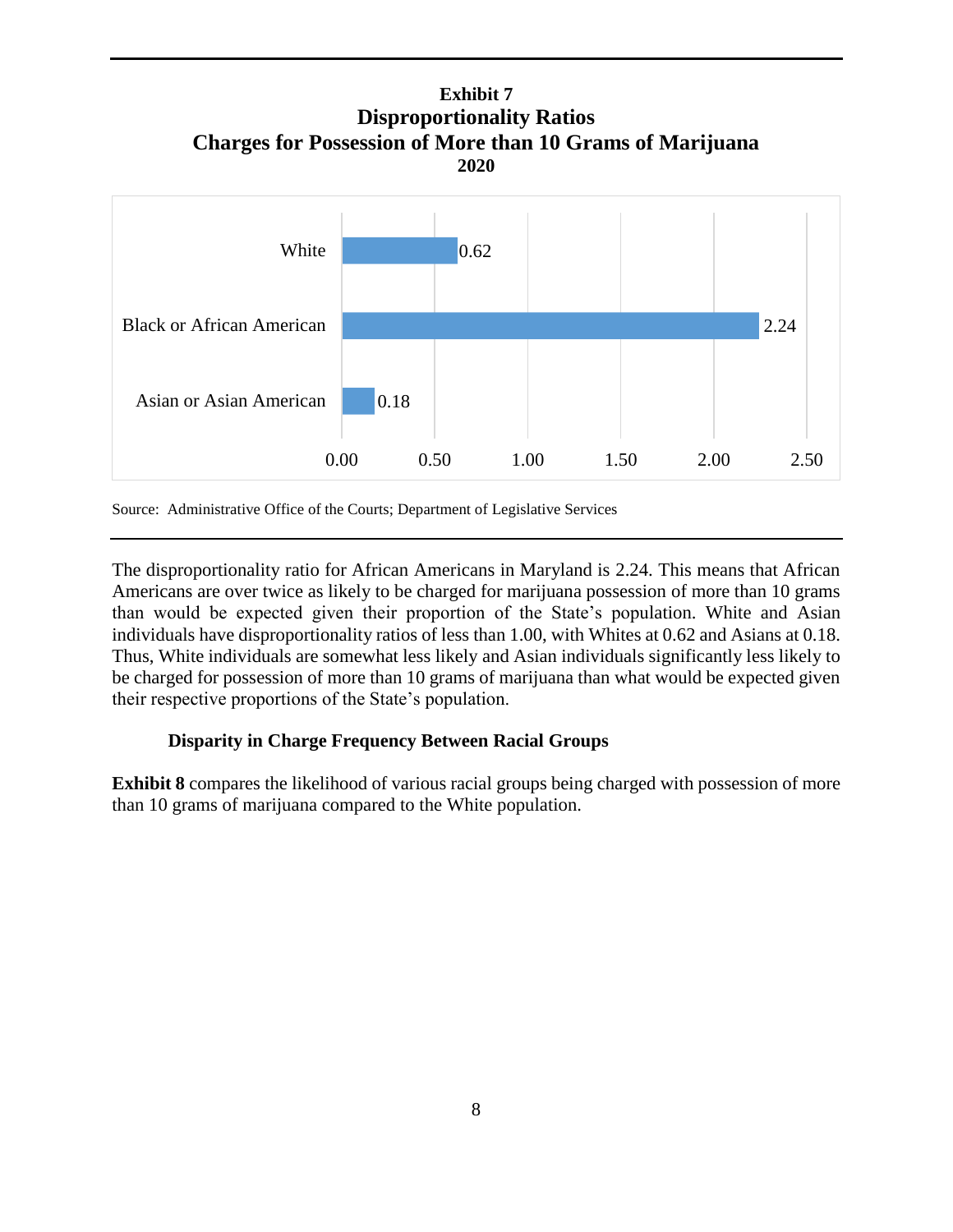## **Exhibit 8 Disparity Ratios Charges for Possession of More than 10 Grams of Marijuana 2020**



Source: FBI Uniform Crime Report; Administrative Office of the Courts

Based on the data, African Americans have a racial disparity ratio of 3.61, which means that African Americans are more than three and a half times likelier to be charged with possession of more than 10 grams of marijuana as compared to Whites. With a disparity ratio of 0.28, Asians or Asian Americans are much less likely to be charged with possession of more than 10 grams of marijuana than Whites.

Data were not available to analyze disproportionality rates and disparity ratios related to ethnicity and other racial groups.

# **Arrests for Marijuana Possession in Maryland**

With respect to arrests, Maryland's annual Uniform Crime Report (UCR) indicates 10,256 arrests in 2020 for possession of marijuana. However, the UCR does not provide demographic data associated with these arrests. The FBI's National Incident-Based Reporting System (NIBRS) does provide demographic data on marijuana possession arrests but currently only includes data from 6 out of 153 law enforcement agencies in the State. Although NIBRS data represents a small portion of Maryland marijuana possession arrest cases given limited reporting by law enforcement agencies, the disparities present in this limited dataset are also indicative of African Americans being disproportionately and adversely impacted by marijuana possession arrests as compared to Whites and other racial groups.

According to the NIBRS data, 6 law enforcement agencies reported 1,072 arrests for misdemeanor marijuana possession in 2020. As shown in **Exhibit 9**, of this total, 59% were African American, 39% were White, and 2% were Asian.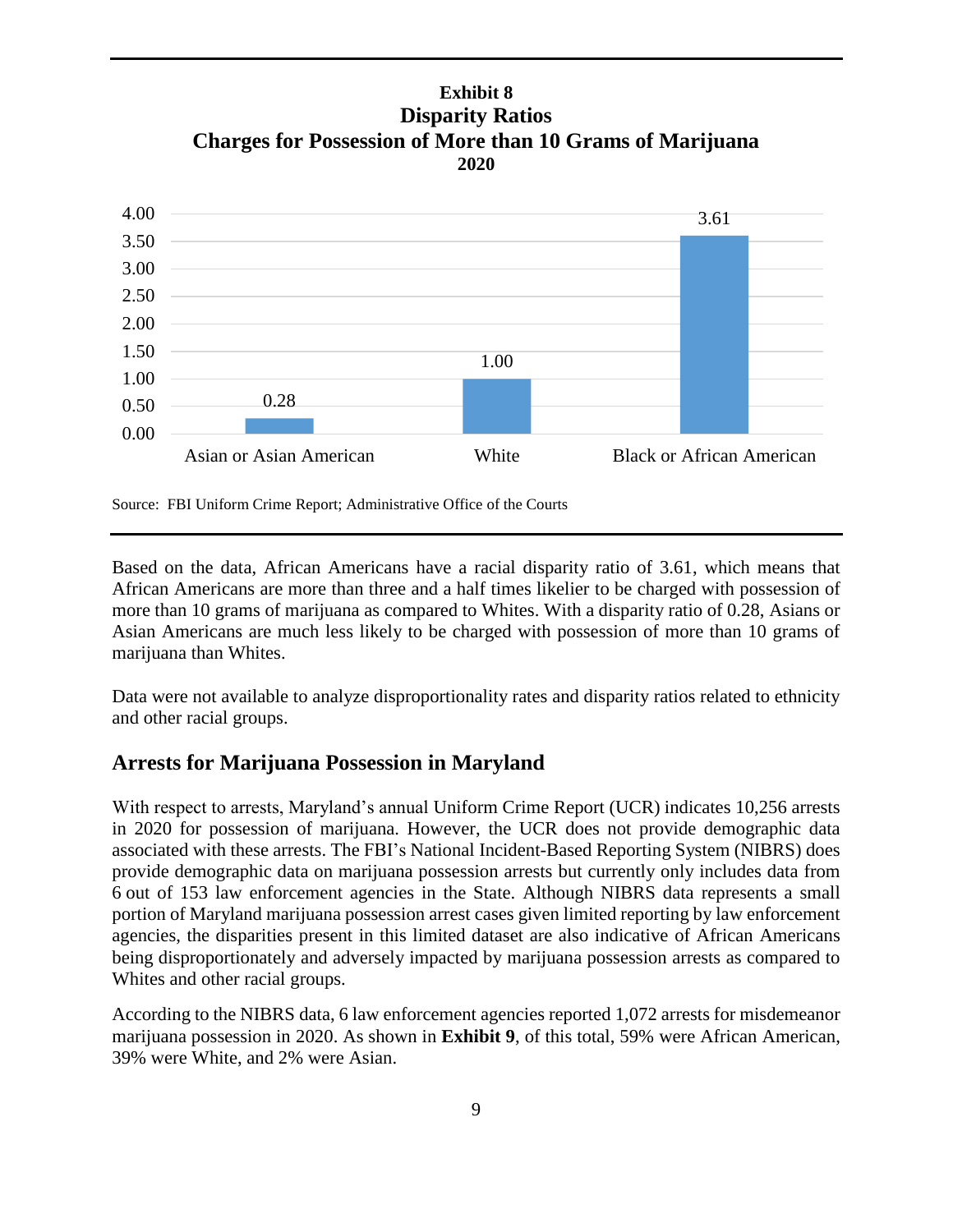



Source: FBI Uniform Crime Report

With respect to age, the 2020 FBI Uniform Crime Report shows that a majority of the 1,072 individuals arrested were 21 years of age or older. As **Exhibit 10** illustrates, 66% of the individuals arrested were 21 and older and 34% were under the age of 21.



Source: FBI Uniform Crime Report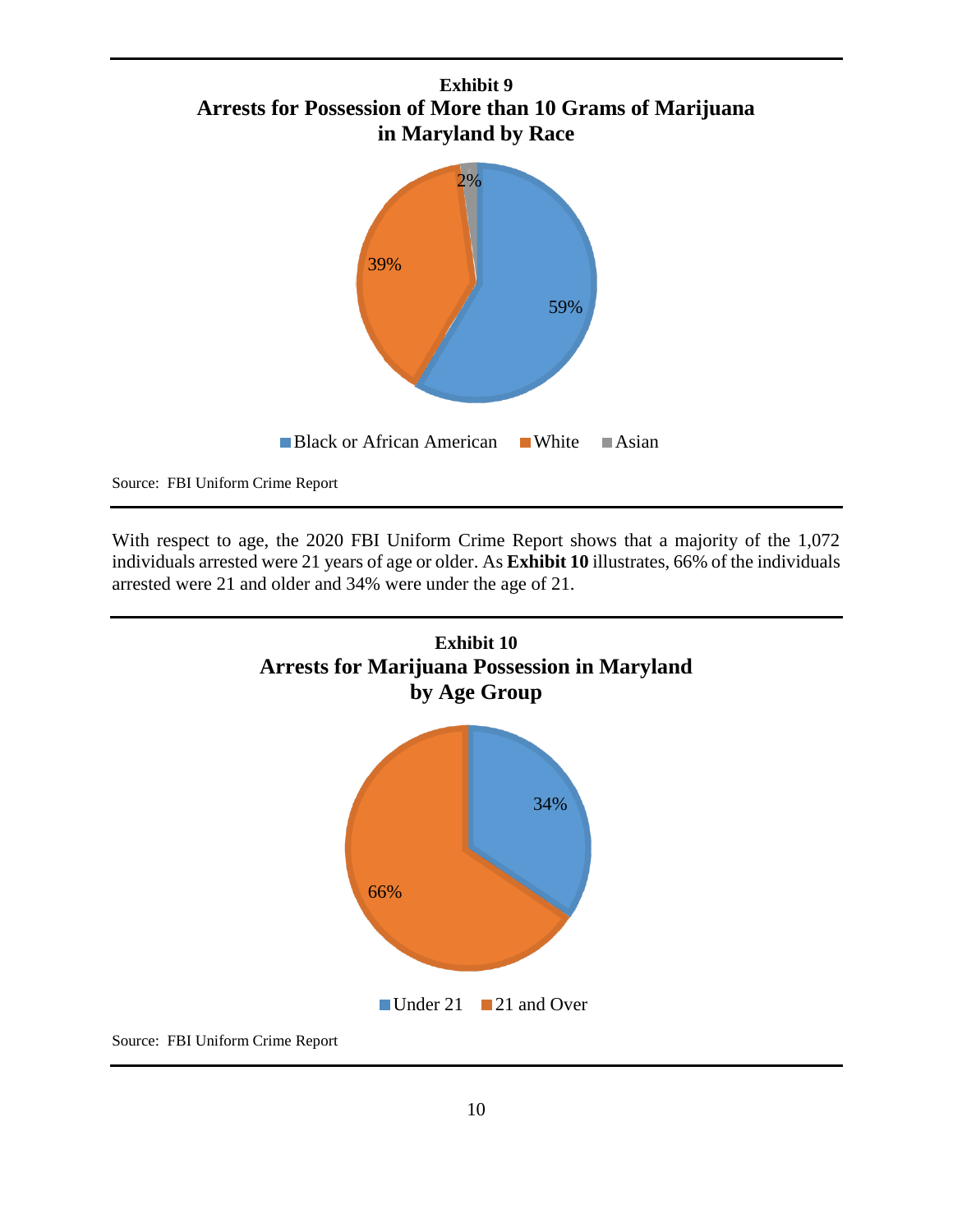African Americans also comprise a disproportionate share of those arrested for marijuana possession in Maryland when compared to their overall share of the State's population. As shown in **Exhibit 11**, NIBRS arrest data indicates that the disproportionality ratio of arrests for marijuana possession for African Americans in Maryland is 2.02, meaning they are twice as likely to be arrested for marijuana possession as compared to their proportion of the State's population. Whites and Asians have disproportionality ratios of less than 1.00, with Whites at 0.84 and Asians at 0.31. Thus, individuals in these groups are less likely to be arrested for marijuana possession as compared to their overall proportion of the State population.



Source: Department of Legislative Services

**Exhibit 12** shows the disparity among the different racial groups with respect to arrests for marijuana possession. African Americans have a racial disparity ratio of 2.41, making them more than twice as likely to be arrested for marijuana possession as Whites. Asians have a disparity ratio of 0.37 and are therefore much less likely to be arrested for marijuana possession than Whites.

Data were not available to analyze disproportionality and disparity ratios related to ethnicity and other racial groups.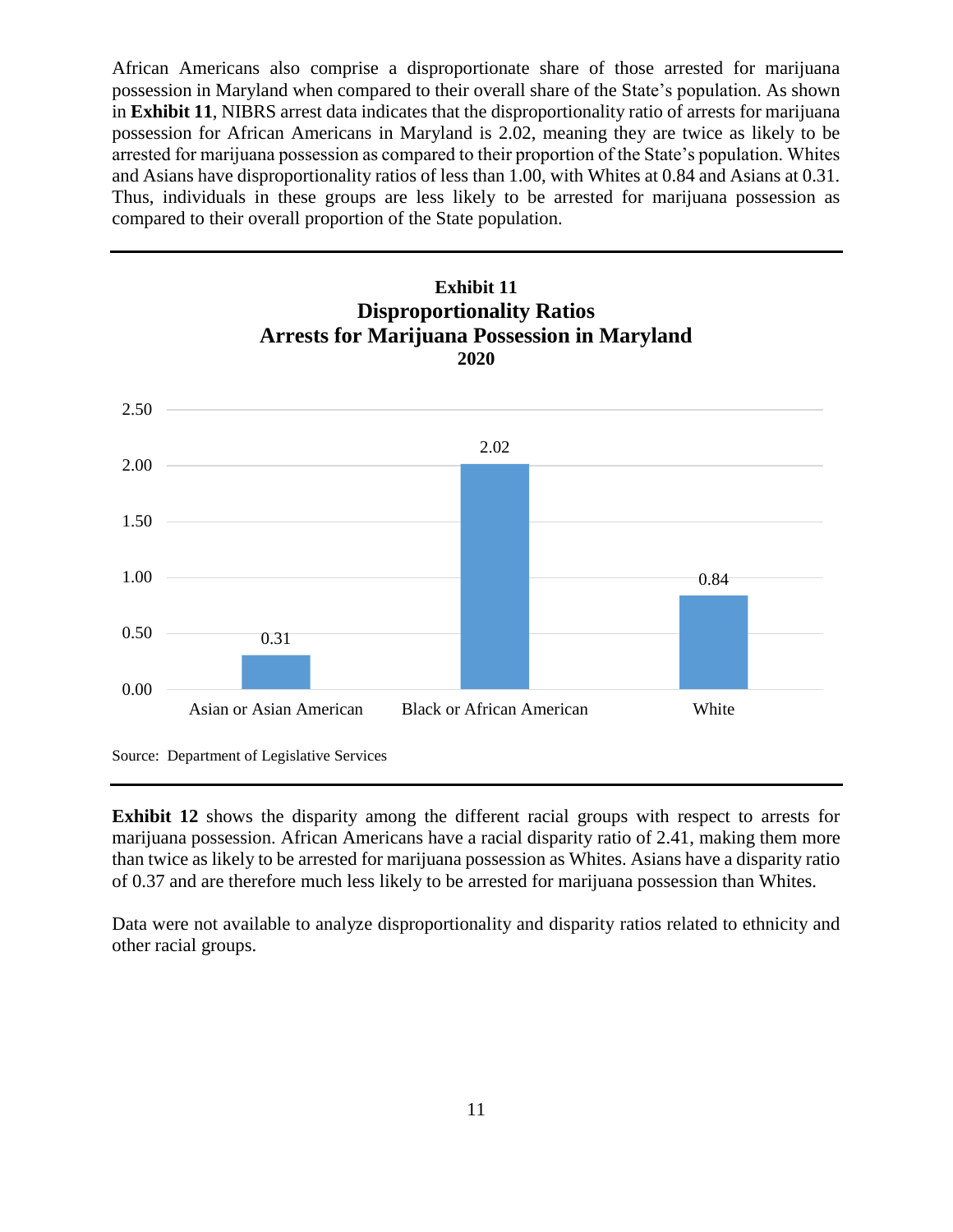

It is anticipated that additional State-level arrest data will be made available in the near future to allow for further analysis. When that data becomes available, this note will be updated accordingly.

### **Conclusion**

State arrest and charge data show that, despite the fact that racial and ethnic groups use marijuana at similar rates, African Americans are disproportionately and disparately impacted by both charges and arrests for marijuana possession.

The bill's provisions would significantly impact all racial groups in the State by increasing the amount of marijuana an individual can legally possess without any civil or criminal penalty. Because African Americans have been disproportionately negatively affected by existing marijuana possession laws, they will likely benefit to a greater extent. Moreover, data show that individuals who are 21 years of age and older encompass the majority of charges and arrests for marijuana possession. Thus, the bill's intention to establish a minimum age of 21 to legally use and possess certain amounts of marijuana/cannabis would reduce charges and arrests for use and possession by individuals who are at least 21 years old, regardless of their racial and ethnic identity.

The exact magnitude of this bill's potential impact on racial equity cannot be fully determined without additional historical and consistent data on the specific amounts of marijuana that individuals were arrested with, the number of charges, sentence outcomes, and the number of